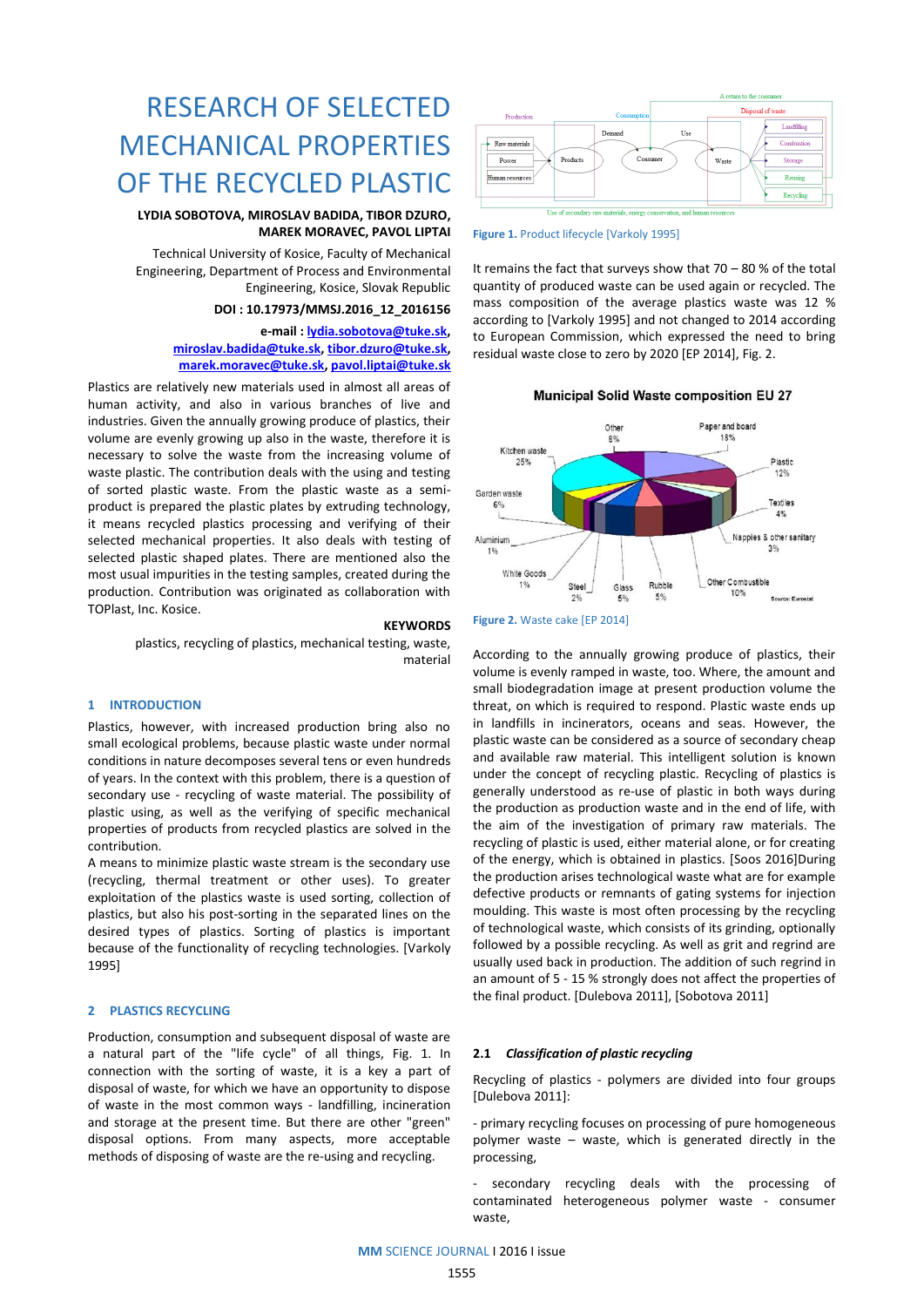- tertiary recycling deals with chemical and thermal nonpolymerization procedures, by which may be prepared variety of low-molecular products or basic hydrocarbon fractions, used in the manufacture of new polymers,

- quaternary recycling is energy assessment of plastic waste by incineration.

# **3 EXPERIMENTAL PART**

After conditioning of the test specimens, there were performed the bending tests according to Standard EN ISO 178.The experiment was made in the laboratory of mechanical and technological tests at the Department of Technologies and Materials and Department of Process and Environmental Engineering, Faculty of Mechanical Engineering, TUKE. Bending tests were performed on the machine TIRA Test 2300, produced in Germany.

On the bending machine were set in advance recommended parameters Fig. 3:

- The roller was fitted on the load tip with a radius of 5 mm,
- 2 rollers were put on supports with a radius 5 mm,
- Setting longitude of support was  $L = 64$  mm according to Standard EN ISO 178,
- Testing speed was set on 50 mm / min by using of program.



**Figure 3.** The bending tool in the a basic position

The test specimens were subjected to bending test according to standard ISO 178. The density of the test plate is different for place of the sprue (the longitudinal centre of the plates) and also at the edges of plates, therefore, specimens were taken in all of these places. We also took specimens in the longitudinal and transverse direction to the direction of inflow of molten regrind. Standard EN ISO 178 allows you to use the type of bodies, which must be approved by the stakeholders. By mutual agreement and the requirements of firm TOPlast, Inc. Kosice was determined following type of test materials: the shape of the test specimens: a rectangular prism, the dimensions the test specimen: length  $l = 80$  mm, width  $b = 35$ mm, thickness  $h = 15$  mm, Fig. 4.



#### **Figure 4.** The shape of the test body

Here were created six groups of specimens divided by the sampling sites and orientation relative to the inlet:

- Margin, centre, second margin - longitudinally to the sprue,

- Margin, centre, second margin - transversely to the sprue region.

After conditioning of the test specimens were performed bending tests according to Standard ISO 178. Materials for experiments were supplied by TOPLAST a.s. Kosice, which were made of the recycled plastics from technology plastic waste from production, Fig. 5 and separated plastic waste, Fig. 6. Plastic waste was processed by crushing, Fig. 7 and Fig. 8. By adding of additives are produced plastic sheets, named as TOeco, by extruding, Fig. 9.



**Figure 5.** Technology plastic waste from production



**Figure 6.** Sorted plastics waste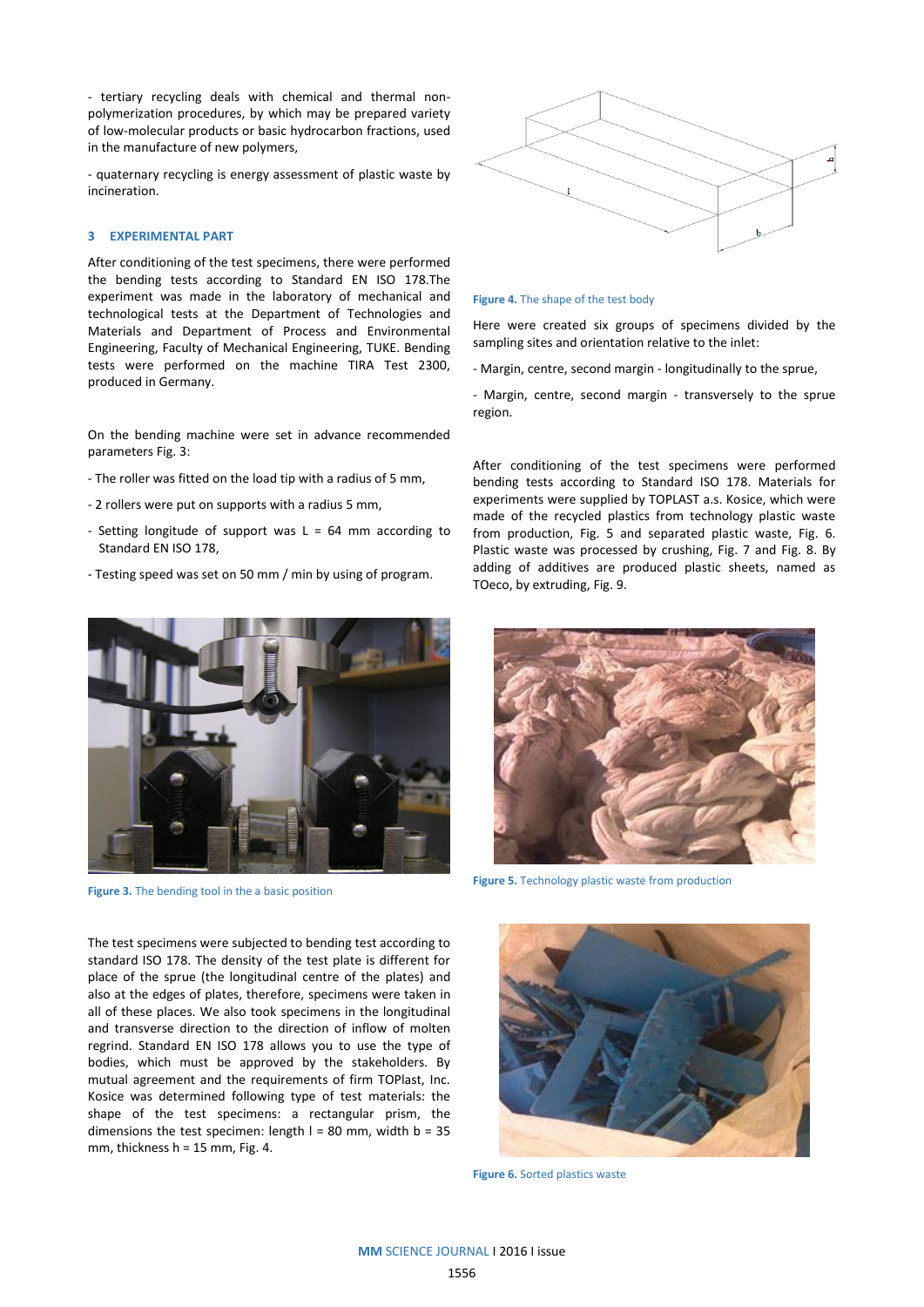

**Figure 7.** Crushed plastic waste



**Figure 8.** Crushed and sieved plastic waste



**Figure 9.** Example of final product – plastic plates

Plastic plates of recycled material from the outer surface create material- workpiece without holes and bubbles. However, after splitting materials they exhibit various problems as bubbles, Fig. 10, the impurities of unmelted plastic packaging parts, the particles of glass, paper, metal and wood. The details the impurities are shown in Fig. 11 and Fig. 12.



**Figure 10.** Bubbles in a plastic plate



**Figure 11.** Impurities in plastic boards from recycled plastic



**Figure 12.** Metal chips in the plastic plate from recycled plastic

#### **3.1** *Visual assessment of bending test and discussion*

The test specimen is placed horizontally on support so that the load tip was applied to the middle of the test body. After setting all parameters in testing machine, as the width and geometrical parameters of material, bend test was performed, the force was applied through a loading tip on the test specimen until it was fractured.

After loading of the test body by a force, created by burdening body, in most cases there were no ruptures in all the crosssection, but only on the outside of the bend specimens, while in the resulting crack of materials were visible fibres (Fig. 13 and Fig. 14). The inner sides of the bend test specimen remained intact. In Fig. 15 was a brittle fracture due to impurities, which act as a debited.



**Figure 13.** Damage of the test specimen during the bending test, test I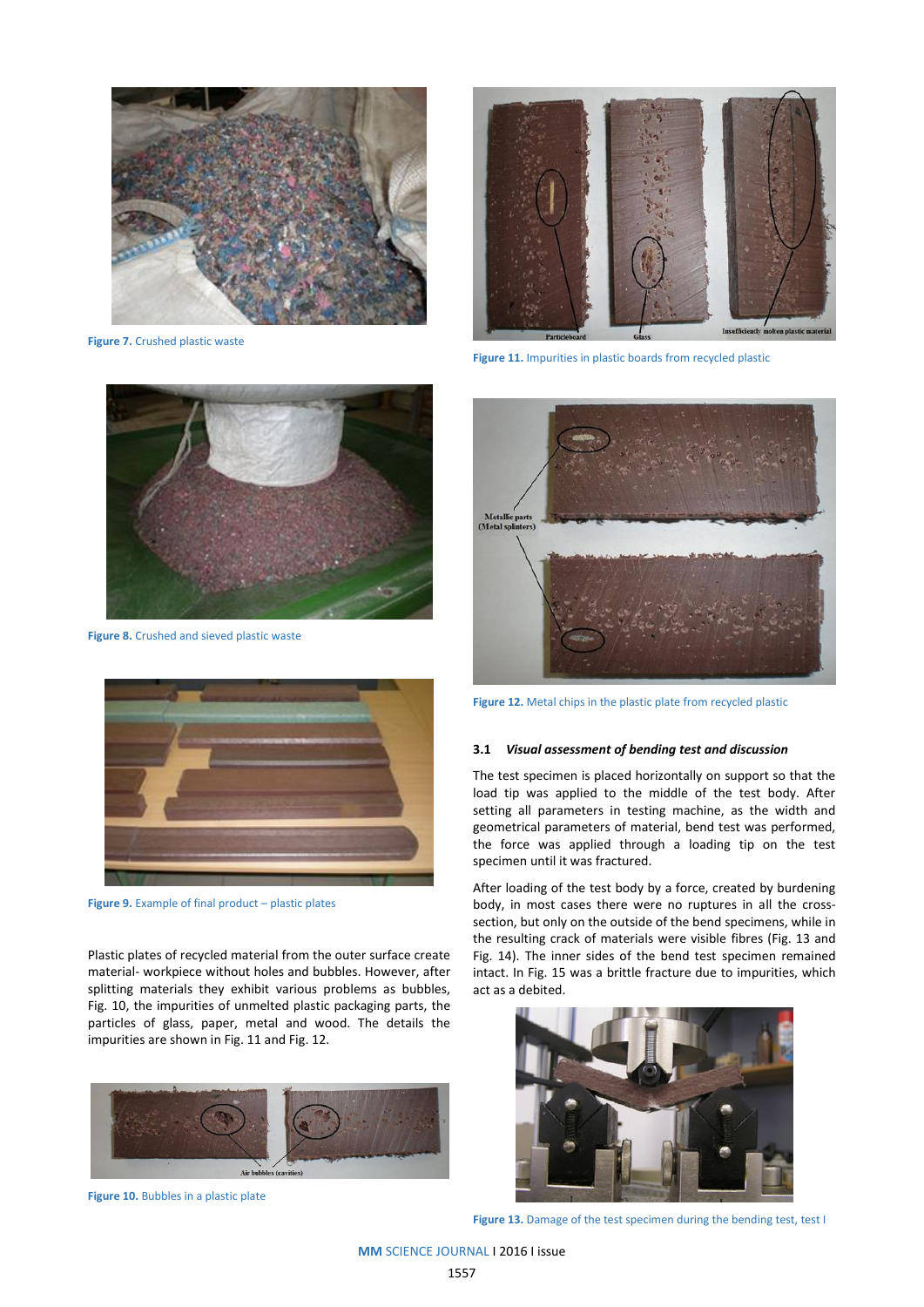

**Figure 14.** Damage of the test specimen at bending, test II



**Figure 15.** Damage of the test specimen at bending, test III

The average of the measured values was recorded in Tab. 1 and was processed the graph of the average measured values of applied force with respect to a group of the test specimens, Fig. 16.

| Group   | F <sub>m</sub><br>[N] | S <sub>1</sub><br>[mm] | S <sub>2</sub><br>[mm] | Of1<br>[MPa] | $\sigma_{f2}$ =<br>$\sigma_{\rm fm}$<br>[MPa] | Ef1      | Ef2      | Ef<br>[MPa] |
|---------|-----------------------|------------------------|------------------------|--------------|-----------------------------------------------|----------|----------|-------------|
| т.      | 1480,35               | 9,91                   | 12,44                  | 6,53         | 19,2                                          | 0.210627 | 0,264203 | 239,98      |
| п.      | 1108,7                | 10,09                  | 12,53                  | 5,56         | 16,2                                          | 0.200212 | 0,252278 | 218,79      |
| Ш.      | 1388.79               | 10,93                  | 13,33                  | 6,11         | 17,6                                          | 0.236575 | 0.28272  | 253,95      |
| IV.     | 1424,88               | 13,7                   | 15,98                  | 6,78         | 19,5                                          | 0.278285 | 0,334591 | 228,29      |
| v.      | 1229,42               | 10,62                  | 12,9                   | 5,63         | 16,5                                          | 0,218916 | 0.277319 | 190.61      |
| VI.     | 1334,56               | 3,79                   | 6,4                    | 6,79         | 19,6                                          | 0.075044 | 0.125444 | 259,7       |
| Average | 1327,78               | 9,84                   | 12,26                  | 6,23         | 18,1                                          | 0.203276 | 0,256092 | 231,89      |

**Table 1.** Average measured values of bending test bodies of type A



**Figure 16.** The graph of average measured values of the applied force of the test specimens, type A

In the graph shown in Fig. 16 follows that to rupture of the test specimens during the bending test is needed the highest applied force in test samples of group I. Margin of sample, longitudinally to the sprue and on the other hand the smallest force was applied to the specimens of group II, the centre transverses to the sprue. On the basis of the average values it was also taken graph of deformation in bending, which is shown in Fig. 17.



**Figure 17.** The graph of average measured values of applied force of specimens of type A

The graph displayed on the Fig. 17 shows that the maximum value of flexural deformation was achieved in the group of test pieces IV. Margin longitudinal on the sprue (a), other groups of the specimens were almost comparable to the values except of the specimens VI. The centre-longitudinal to the sprue, deformation was achieved significantly lower.

The graphs of Fig. 18 show the evaluation of values of flexural modulus, depending on the site of sampling, and according to the sampling direction (laterally or longitudinally in the filler).





**Figure 18.** Modulus in flexural test specimen, type A and type B